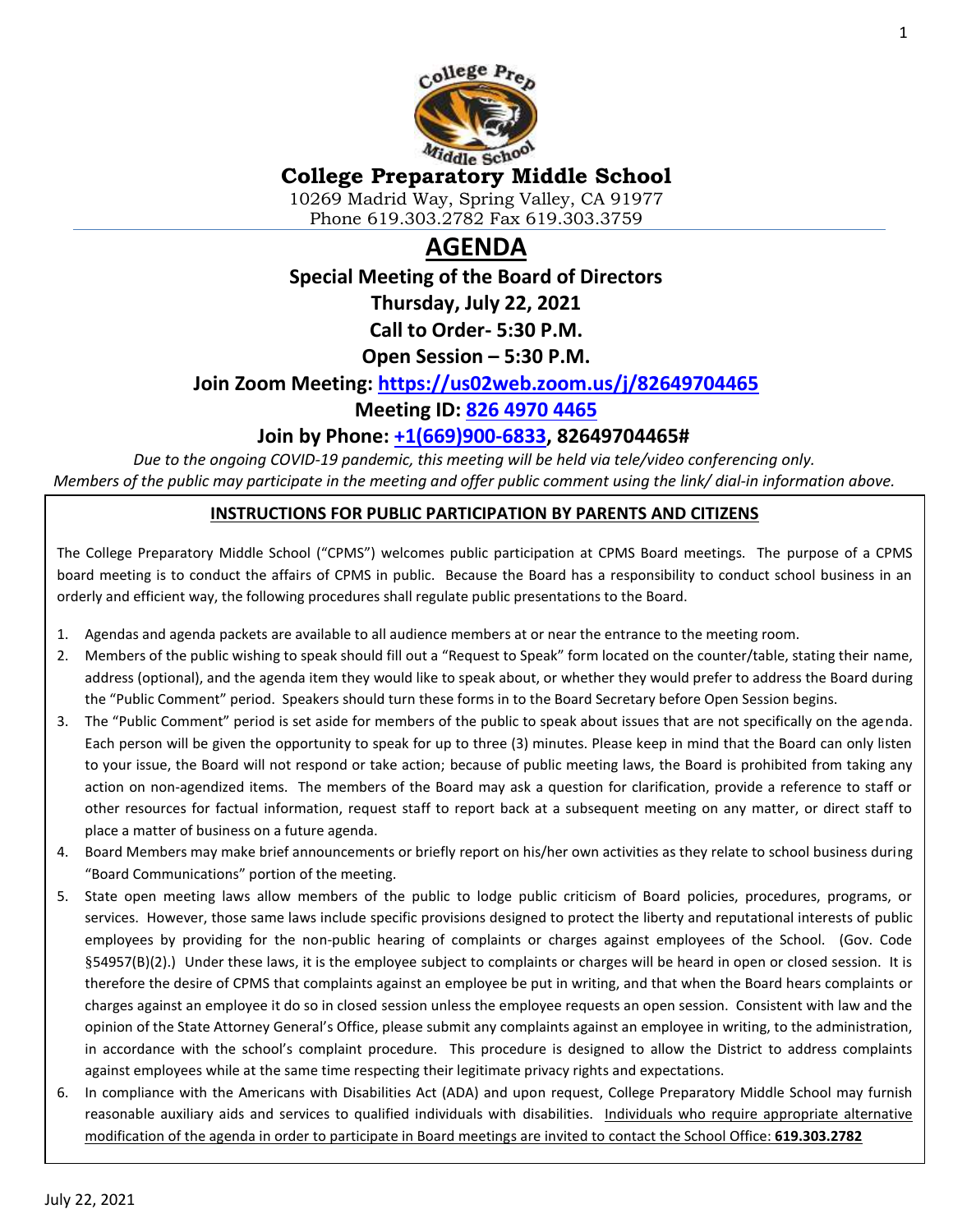### **I. PRELIMINARY**

#### **A. Call to Order**

The meeting was called to order by President Meitchik at \_\_\_\_\_ p.m.

### **B. Roll Call**

|                | Present | Absent | Arrived Late | Departed Early |
|----------------|---------|--------|--------------|----------------|
| Corey Meitchik |         |        |              |                |
| Lisa Dietrich  |         |        |              |                |
| Kathy Kinsella |         |        |              |                |
| Garth Hebbler  |         |        |              |                |

### **II. OPEN SESSION:**

### **A. Pledge of Allegiance**

## **B. Approval of Previous Minutes**

| Motion by: $\overline{\phantom{a}}$ |
|-------------------------------------|
| Seconded by:                        |
| Vote:                               |

|                | Yes/Aye | No/Nay | Abstain |
|----------------|---------|--------|---------|
| Corey Meitchik |         |        |         |
| Lisa Dietrich  |         |        |         |
| Kathy Kinsella |         |        |         |
| Garth Hebbler  |         |        |         |

### **C. Approval of Board Agenda**

Motion by: \_\_\_\_\_\_\_\_\_\_\_\_\_\_\_\_\_\_\_\_\_ Seconded by: \_\_\_\_\_\_\_\_\_\_\_\_\_\_\_\_\_\_\_

Vote:

|                | Yes/Aye | No/Nay | Abstain |
|----------------|---------|--------|---------|
| Corey Meitchik |         |        |         |
| Lisa Dietrich  |         |        |         |
| Kathy Kinsella |         |        |         |
| Garth Hebbler  |         |        |         |